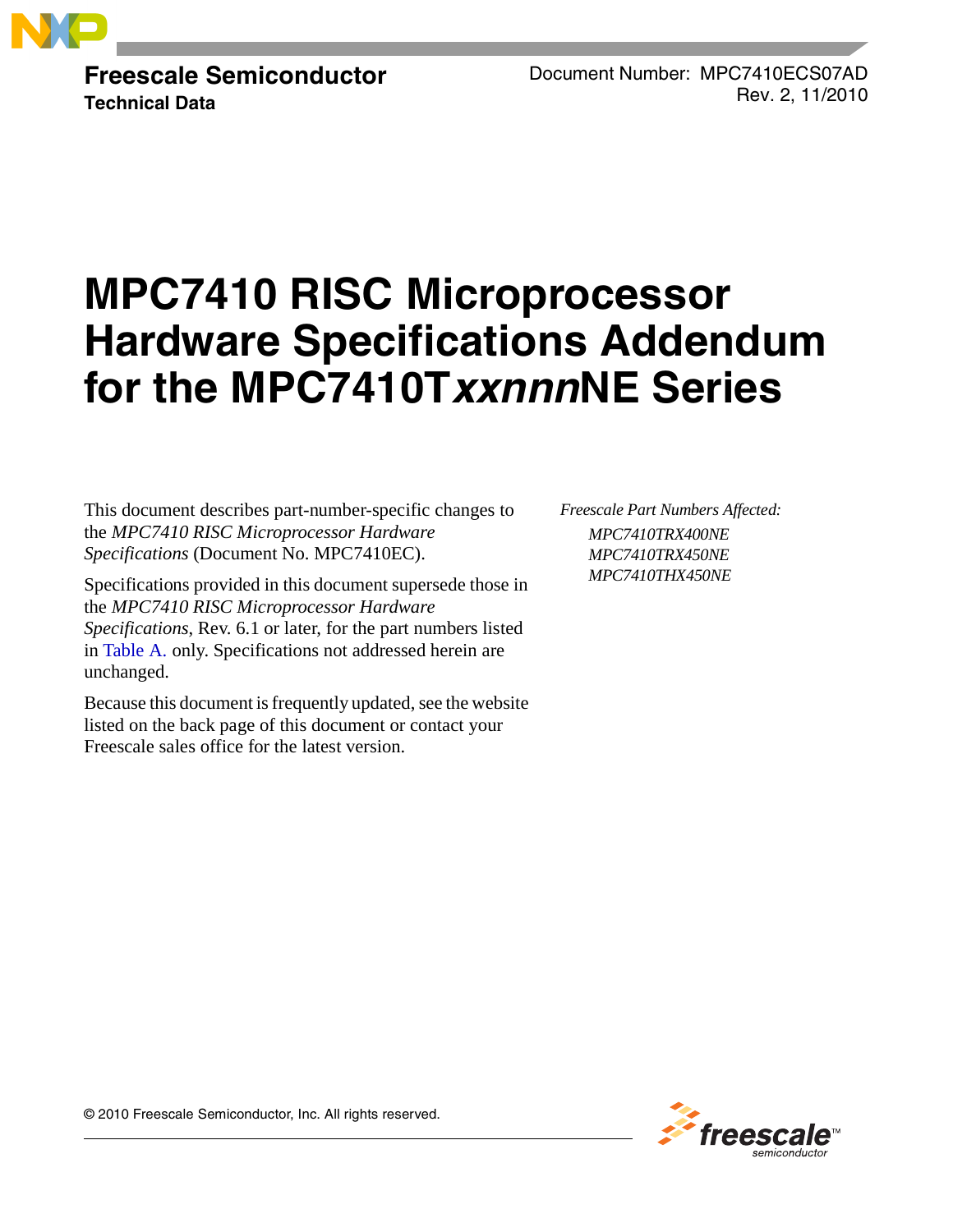

<span id="page-1-0"></span>

| <b>Freescale Part</b> | <b>Operating Conditions</b>    |                 |                  |               | <b>Significant Differences from Hardware</b>                                                                                                                                                                                                                                                     |
|-----------------------|--------------------------------|-----------------|------------------|---------------|--------------------------------------------------------------------------------------------------------------------------------------------------------------------------------------------------------------------------------------------------------------------------------------------------|
| <b>Number</b>         | <b>CPU</b><br><b>Frequency</b> | Vdd             | $T_J (^\circ C)$ | <b>OVdd</b>   | <b>Specification</b>                                                                                                                                                                                                                                                                             |
| MPC7410TRX400NE       | 400 MHz                        | 1.5V±50mV       | -40 to 105       | $1.8/2.5$ V   | Extended temperature range. Reduced core<br>voltage to achieve lower power consumption.<br>Removes 3.3 V OVdd support. For all AC/DC<br>specifications not mentioned in this document,<br>see the MPC7410RX400LE specifications in the<br>general MPC7410 Hardware Specifications.               |
|                       | 450 MHz                        | 1.8V±100mV      | -40 to 105       | 1.8/2.5/3.3 V | Extended temperature range. The<br>MPC7410TRX400NE also fully conforms to the<br>MPC7410TRX450LE specification. See the<br>general MPC7410 Hardware Specifications.                                                                                                                              |
| MPC7410TRX450NE       | 450 MHz                        | $1.5V \pm 50mV$ | $-40$ to $105$   | $1.8/2.5$ V   | Extended temperature range. Reduced core<br>voltage to achieve lower power consumption.<br>Removes 3.3V OVdd support. For all AC/DC<br>specifications not mentioned in this document,<br>please refer to the MPC7410RX450LE<br>specifications in the general MPC7410<br>Hardware Specifications. |
|                       | 500 MHz                        | 1.8V±100mV      | $-40$ to $105$   | 1.8/2.5/3.3 V | Extended temperature range. The<br>MPC7410TRX450NE also fully conforms to the<br>MPC7410TRX500LE specification. See the<br>general MPC7410 Hardware Specifications.                                                                                                                              |
| MPC7410THX450NE       | 450 MHz                        | 1.5V±50mV       | -40 to 105       | $1.8/2.5$ V   | Extended temperature range. Reduced core<br>voltage to achieve lower power consumption.<br>Removes 3.3V OVdd support. For all AC/DC<br>specifications not mentioned in this document,<br>see to the MPC7410HX450LE specifications in<br>the general MPC7410 Hardware Specifications.             |
|                       | 500 MHz                        | $1.8V$ ±100mV   | $-40$ to $105$   | 1.8/2.5/3.3 V | Extended temperature range. The<br>MPC7410THX450NE also fully conforms to the<br>MPC7410THX500LE specification. See the<br>general MPC7410 Hardware Specifications.                                                                                                                              |

### **Table A. Part-Number-Specific Changes**

# **Features**

The MPC7410T*xxnnn*NE feature set is identical to that of the MPC7410, with the following exceptions:

- Bus interface
	- Selectable interface voltages of 1.8 V, 2.5 V (3.3 V is not supported)

# **DC Electrical Characteristics**

The MPC7410T*xxnnn*NE DC electrical characteristics are identical to that of the MPC7410, with the exceptions shown in [Table B](#page-2-0), [Table C,](#page-2-1) and Table D.

**MPC7410 RISC Microprocessor Hardware Specifications Addendum for the MPC7410TxxnnnNE Series, Rev. 2**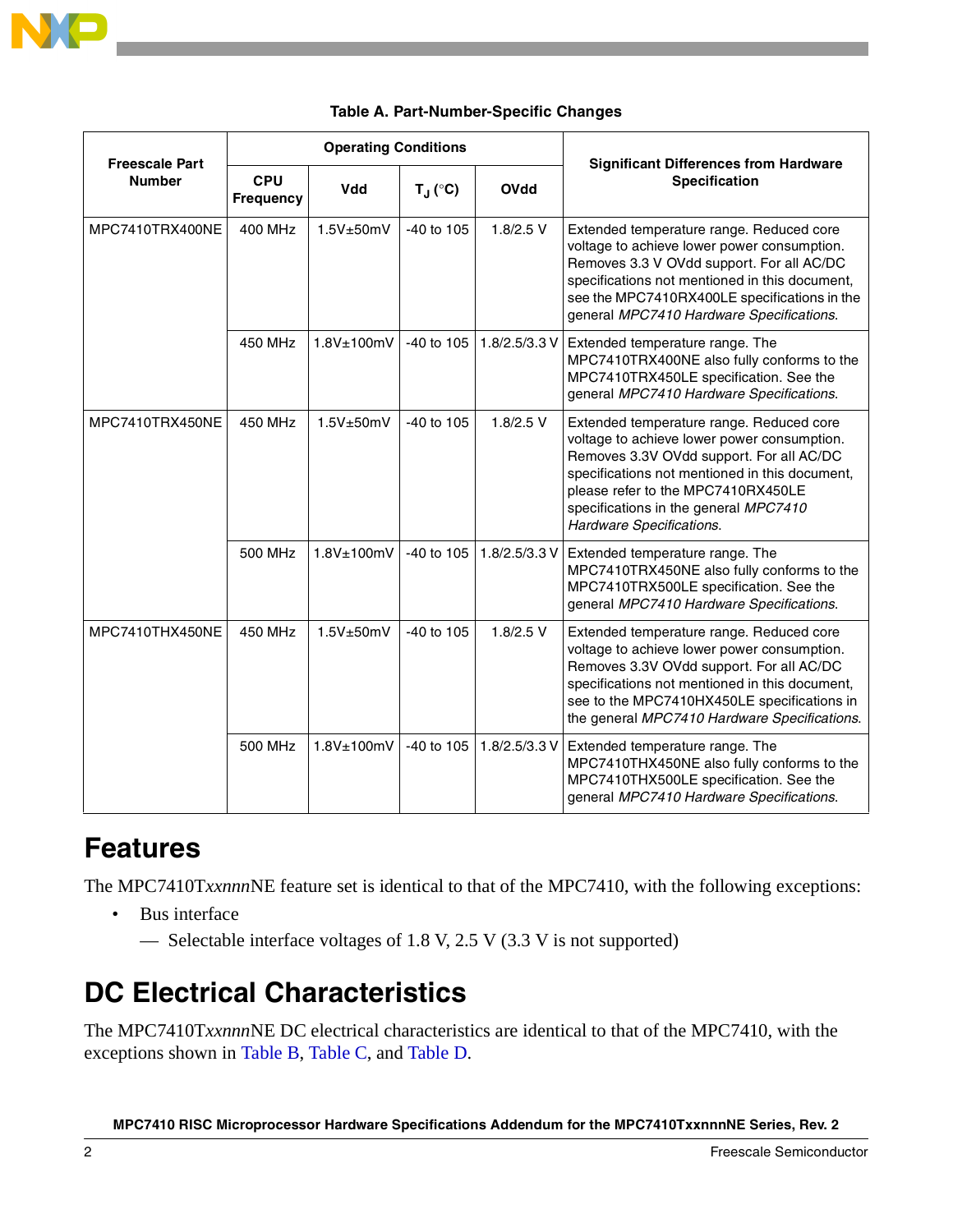

Voltage to the L2 I/Os and processor interface I/Os are provided through separate sets of supply pins and may be provided at the voltages shown in [Table B.](#page-2-0)

<span id="page-2-0"></span>

| <b>BVSEL Signal 3</b> | <b>Processor Bus Input</b><br><b>Threshold is Relative to:</b> | L2VSEL Signal 3 | L2 Bus Input Threshold is<br><b>Relative to:</b> | <b>Note</b> |
|-----------------------|----------------------------------------------------------------|-----------------|--------------------------------------------------|-------------|
|                       | 1.8 V                                                          |                 | 1.8 V                                            |             |
| <b>HRESET</b>         | 2.5V                                                           | <b>HRESET</b>   | 2.5V                                             |             |
|                       | Not Supported                                                  |                 | 2.5V                                             | 1, 4, 5     |
| <b>HRESET</b>         | Not Supported                                                  | <b>HRESET</b>   | Not Supported                                    |             |

### **Table B. Input Threshold Voltage Setting**

Notes:

1. **Caution:** The input threshold selection must agree with the OVdd/L2OVdd voltages supplied.

- 2. To select the 2.5-V threshold option, BVSEL and/or L2VSEL should be tied to HRESET so that the two signals change state together. This is the preferred method for selecting this mode of operation.
- 3. To overcome the internal pull-up resistance, a pull-down resistance less than 250 ohms should be used.
- 4. Default voltage setting if left unconnected (internal pulled-up).
- 5. **Caution:** The MPC7410TRXnnnNE does not support the default OVdd setting of 3.3 V. The BVSEL input must be tie either low or to HRESET.

<span id="page-2-1"></span>

| <b>Characteristic</b>             |                                    | Symbol                          | <b>Recommended Value</b> | Unit<br>V<br>$\vee$<br>v |
|-----------------------------------|------------------------------------|---------------------------------|--------------------------|--------------------------|
| Core supply voltage               |                                    | Vdd                             | $1.5V \pm 50$ mV         |                          |
| PLL supply voltage                |                                    | AVdd                            | $1.5V \pm 50$ mV         |                          |
| L2 DLL supply voltage             |                                    | L2AVdd                          | $1.5V \pm 50mV$          |                          |
| Processor bus supply voltage      | $BVSEL = 0$                        | OVdd                            | $1.8V \pm 100$ mV        | v                        |
|                                   | $BVSEL = HRESET$                   | OVdd                            | $2.5V \pm 100$ mV        | V                        |
|                                   | $BVSEL = HREF$<br>or BVSEL = $1$   | OVdd                            | Not Supported            | V                        |
| L <sub>2</sub> bus supply voltage | $L2VSEL = 0$                       | L <sub>2</sub> OV <sub>dd</sub> | $1.8V \pm 100$ mV        | V                        |
|                                   | $L2VSEL = HREF$<br>or $L2VSEL = 1$ | L2OV <sub>dd</sub>              | $2.5V \pm 100$ mV        | v                        |
| Input voltage                     | Processor bus and<br>JTAG Signals  | $V_{in}$                        | GND to OVdd              | V                        |
|                                   | L <sub>2</sub> Bus                 | $V_{in}$                        | GND to L2OVdd            | V                        |
| Die-junction temperature          |                                    | $T_i$                           | $-40$ to $105$           | $^{\circ}C$              |

### **Table C. Recommended Operating Conditions**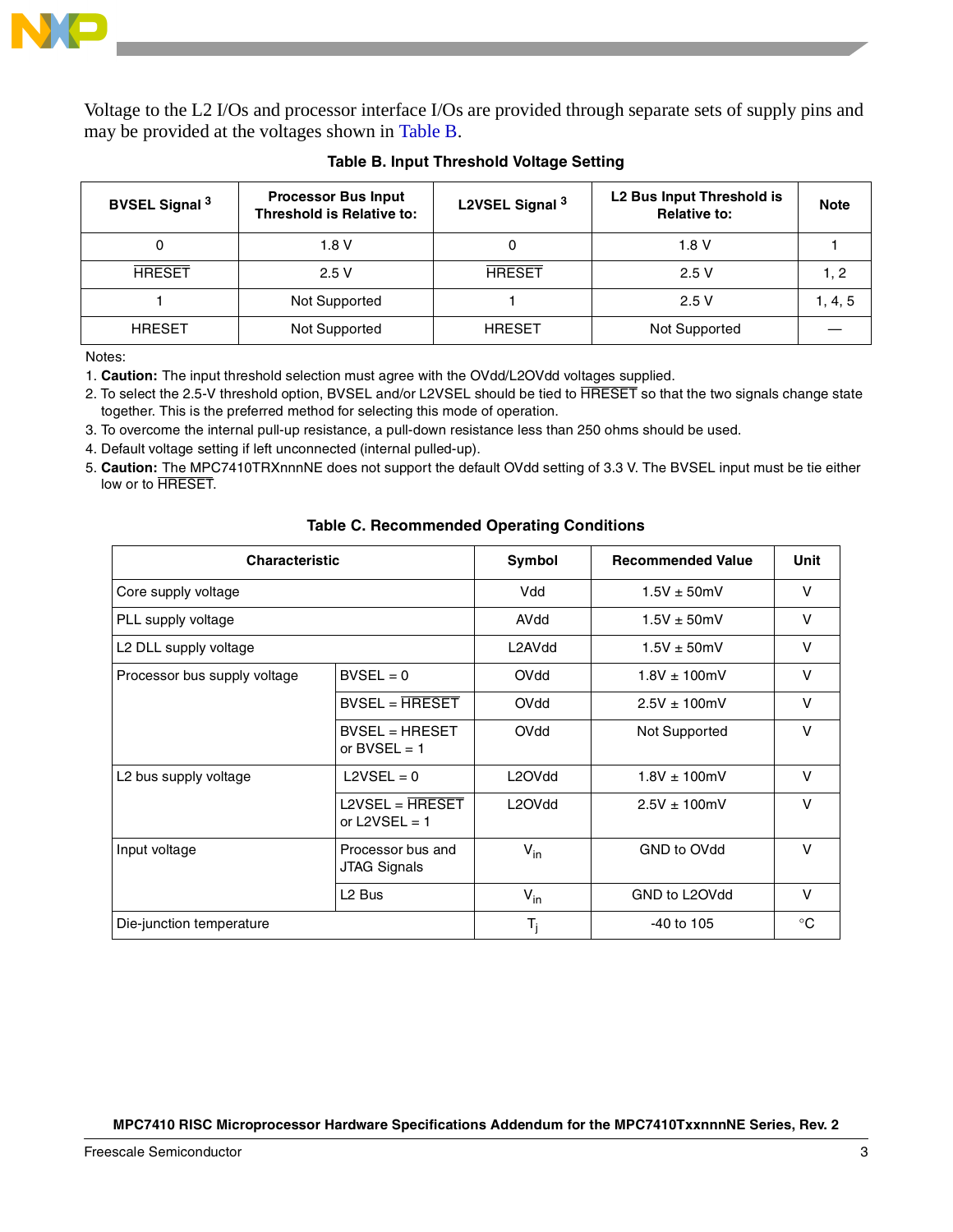|                                 | Processor (CPU)<br><b>Frequency</b> | Processor (CPU)<br><b>Frequency</b> | Unit | <b>Notes</b> |  |
|---------------------------------|-------------------------------------|-------------------------------------|------|--------------|--|
|                                 | <b>400 MHz</b>                      | <b>450 MHz</b>                      |      |              |  |
| Full-On Mode                    |                                     |                                     |      |              |  |
| Typical                         | 2.92                                | 3.29                                | W    | 1, 3         |  |
| Maximum                         | 6.6                                 | 7.43                                | W    | 1, 2,        |  |
| Doze Mode                       |                                     |                                     |      |              |  |
| <b>Maximum</b>                  | 3.6                                 | 4.1                                 | W    | 1, 2         |  |
| Nap Mode                        |                                     |                                     |      |              |  |
| Maximum                         | 1.35                                | 1.5                                 | W    | 1, 2         |  |
| Sleep Mode                      |                                     |                                     |      |              |  |
| Maximum                         | 1.3                                 | 1.45                                | W    | 1, 2         |  |
| Sleep Mode-PLL and DLL Disabled |                                     |                                     |      |              |  |
| <b>Typical</b>                  | 0.6                                 | 0.6                                 | W    | 1, 3         |  |
| Maximum                         | $1.1$                               | 1.1                                 | W    | 1, 2         |  |

### **Table D. Power Consumption for MPC7410**

**Notes:**

1. These values apply for all valid processor bus and L2 bus ratios. The values do not include I/O Supply Power (OVdd and L2OVdd) or PLL/DLL supply power (AVdd and L2AVdd). OVdd and L2OVdd power is system dependent, but is typically <10% of Vdd power. Worst case power consumption for AVdd = 15 mw and L2AVdd  $= 15$  mW.

2. Maximum power is measured at 105 •C and Vdd = 1.5V while running an entirely cache-resident, contrived sequence of instructions which keep the execution units, including AltiVec, maximally busy.

3. Typical power is an average value measured at  $65$   $\textdegree$ C and Vdd = 1.5V in a system while running typical benchmarks.

# **Part Numbers Addressed by this Specification**

<span id="page-3-0"></span>[Table E](#page-3-0) provides the ordering information for the MPC7410T*xxnnn*NE series.

| <b>MPC</b>             | 7410                      |                                     | <b>XX</b>        | nnn                                  |                                       | ↗                       |
|------------------------|---------------------------|-------------------------------------|------------------|--------------------------------------|---------------------------------------|-------------------------|
| <b>Product</b><br>Code | Part<br><b>Identifier</b> | <b>Process</b><br><b>Descriptor</b> | Package          | <b>Processor</b><br><b>Frequency</b> | <b>Application</b><br><b>Modifier</b> | <b>Revision Level</b>   |
| <b>MPC</b>             | 7410                      | T: $-40^\circ$ to 105°C l           | $RX = CBGA$      | 400<br>450                           | l N: 1.5 V ±50 mV                     | E: 1.4; PVR = 800C 1104 |
|                        |                           |                                     | $HX = HCTE$ CBGA | 450                                  |                                       |                         |

### **Table E. Part Marking Nomenclature**

**Note:**

1. Processor core frequencies supported by parts addressed by this specification only. Parts addressed by other specifications may support other maximum core frequencies.

### **MPC7410 RISC Microprocessor Hardware Specifications Addendum for the MPC7410TxxnnnNE Series, Rev. 2**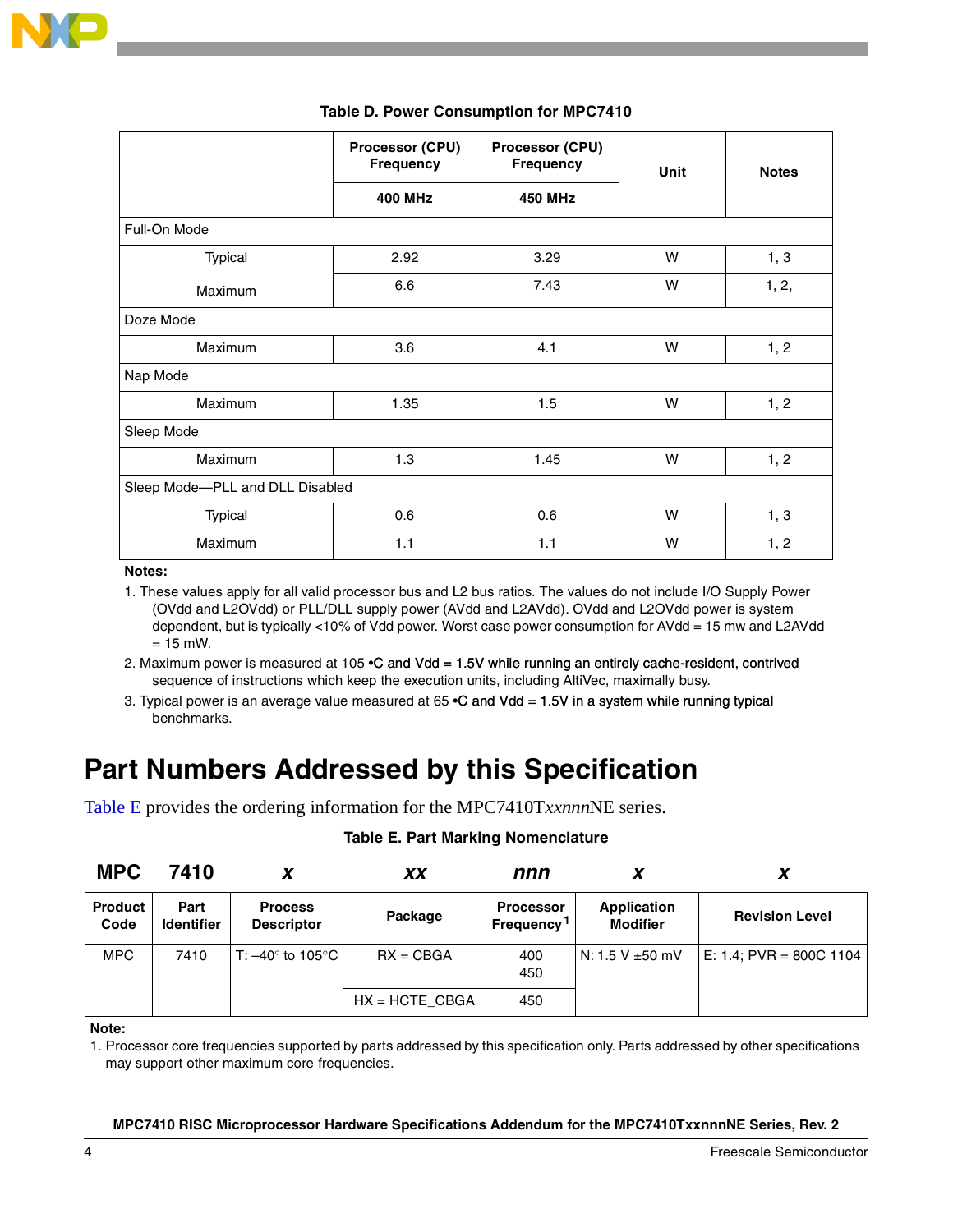

# **Part Marking**

Parts are marked as the example shown in [Figure A](#page-4-0).



**Notes:**

MMMMMM is the 6-digit mask number

ATWLYYWWA is the traceability code

CCCCC is the country of assembly (this space is left blank if parts are assembled in the United States)

**Figure A. Freescale Part Marking for BGA Device**

# <span id="page-4-0"></span>**Document Revision History**

Table F provides a revision history for this document.

### **Table F. Document Revision History**

| Rev.<br><b>Number</b> | <b>Date</b> | <b>Substantive Changes</b>                                                                                                                                                                                                                                                                                                                                                     |
|-----------------------|-------------|--------------------------------------------------------------------------------------------------------------------------------------------------------------------------------------------------------------------------------------------------------------------------------------------------------------------------------------------------------------------------------|
| 2                     | 11/2010     | • Removed "RX" from document title.<br>• Added MPC7410THX450NE to list of devices covered by this document.<br>• In Table B, "Input Threshold Voltage Setting," changed "XPC7410TRXnnnNE" to<br>"MPC7410TRXnnnNE" in note 5.<br>• Updated Table E, "Part Marking Nomenclature," to include MPC7410THX450NE.                                                                    |
| 1.2                   | 4/2005      | • Document template update<br>• Document ID change from MPC7410TRXNEPNS/D for Part Number Specification to<br>MPC7410ECS07AD for Hardware Specification Addendum.                                                                                                                                                                                                              |
| 1.1                   | 5/2003      | Rather than readers of this spec referring to the MPC7410RXnnnNE part number spec and then to<br>the MPC7410RXnnnLE general hardware spec, this spec now includes the spec differences outlined<br>in the MPC7410RXnnnNE part number spec. Any specifications not called out in this spec for the part<br>numbers listed in Table A default back to the general hardware spec. |
|                       |             | Minor formatting                                                                                                                                                                                                                                                                                                                                                               |
| 0                     |             | Initial Release                                                                                                                                                                                                                                                                                                                                                                |

**MPC7410 RISC Microprocessor Hardware Specifications Addendum for the MPC7410TxxnnnNE Series, Rev. 2**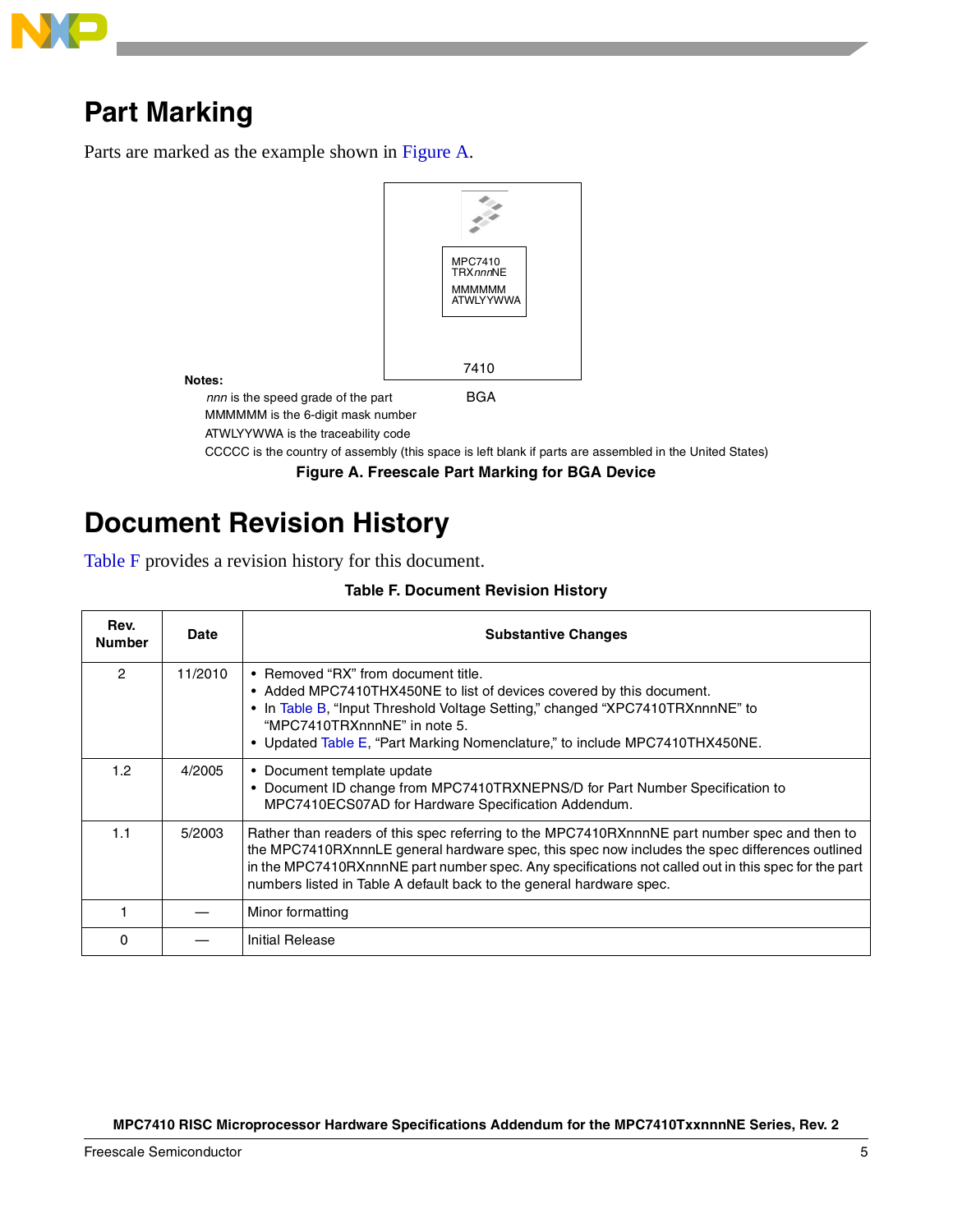#### **How to Reach Us:**

**Home Page:**  www.freescale.com

**Web Support:**  http://www.freescale.com/support

#### **USA/Europe or Locations Not Listed:**

Freescale Semiconductor, Inc. Technical Information Center, EL516 2100 East Elliot Road Tempe, Arizona 85284 1-800-521-6274 or +1-480-768-2130 www.freescale.com/support

#### **Europe, Middle East, and Africa:**

Freescale Halbleiter Deutschland GmbH Technical Information Center Schatzbogen 7 81829 Muenchen, Germany +44 1296 380 456 (English) +46 8 52200080 (English) +49 89 92103 559 (German) +33 1 69 35 48 48 (French) www.freescale.com/support

#### **Japan:**

Freescale Semiconductor Japan Ltd. Headquarters ARCO Tower 15F 1-8-1, Shimo-Meguro, Meguro-ku Tokyo 153-0064 Japan 0120 191014 or +81 3 5437 9125 support.japan@freescale.com

#### **Asia/Pacific:**

Freescale Semiconductor China Ltd. Exchange Building 23F No. 118 Jianguo Road Chaoyang District Beijing 100022 China +86 10 5879 8000 support.asia@freescale.com

#### **For Literature Requests Only:**

Freescale Semiconductor Literature Distribution Center 1-800 441-2447 or +1-303-675-2140 Fax: +1-303-675-2150 LDCForFreescaleSemiconductor @hibbertgroup.com

Information in this document is provided solely to enable system and software implementers to use Freescale Semiconductor products. There are no express or implied copyright licenses granted hereunder to design or fabricate any integrated circuits or integrated circuits based on the information in this document.

Freescale Semiconductor reserves the right to make changes without further notice to any products herein. Freescale Semiconductor makes no warranty, representation or guarantee regarding the suitability of its products for any particular purpose, nor does Freescale Semiconductor assume any liability arising out of the application or use of any product or circuit, and specifically disclaims any and all liability, including without limitation consequential or incidental damages. "Typical" parameters which may be provided in Freescale Semiconductor data sheets and/or specifications can and do vary in different applications and actual performance may vary over time. All operating parameters, including "Typicals" must be validated for each customer application by customer's technical experts. Freescale Semiconductor does not convey any license under its patent rights nor the rights of others. Freescale Semiconductor products are not designed, intended, or authorized for use as components in systems intended for surgical implant into the body, or other applications intended to support or sustain life, or for any other application in which the failure of the Freescale Semiconductor product could create a situation where personal injury or death may occur. Should Buyer purchase or use Freescale Semiconductor products for any such unintended or unauthorized application, Buyer shall indemnify and hold Freescale Semiconductor and its officers, employees, subsidiaries, affiliates, and distributors harmless against all claims, costs, damages, and expenses, and reasonable attorney fees arising out of, directly or indirectly, any claim of personal injury or death associated with such unintended or unauthorized use, even if such claim alleges that Freescale Semiconductor was negligent regarding the design or manufacture of the part.

Freescale, the Freescale logo, and PowerQUICC are trademarks of Freescale Semiconductor, Inc. Reg. U.S. Pat. & Tm. Off. CoreNet, QorIQ, QUICC Engine, and VortiQa are trademarks of Freescale Semiconductor, Inc. All other product or service names are the property of their respective owners. The Power Architecture and Power.org word marks and the Power and Power.org logos and related marks are trademarks and service marks licensed by Power.org.

© 2010 Freescale Semiconductor, Inc.

Document Number: MPC7410ECS07AD Rev. 2 11/2010